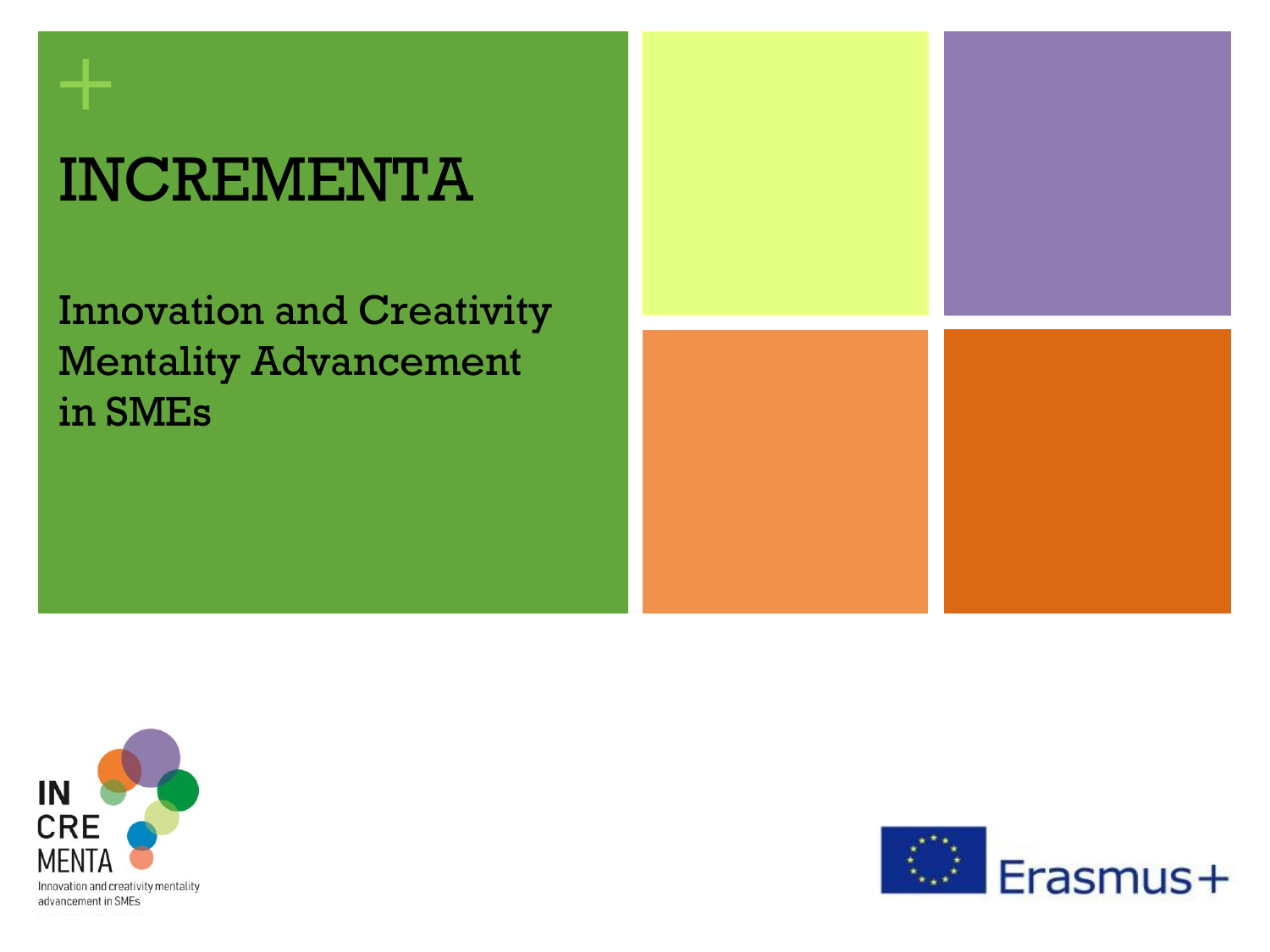# **+**INCREMENTA

INCREMENTA training programme and materials aim to support the training of SMEs staff dealing with Innovation activities in order to develop their knowledge and competences in relation to creativity and collaboration management.

The training programme includes:

- **Presentations**
- Good examples
- **Exercises**
- **Activities**
- **Situation games**
- Hand-outs





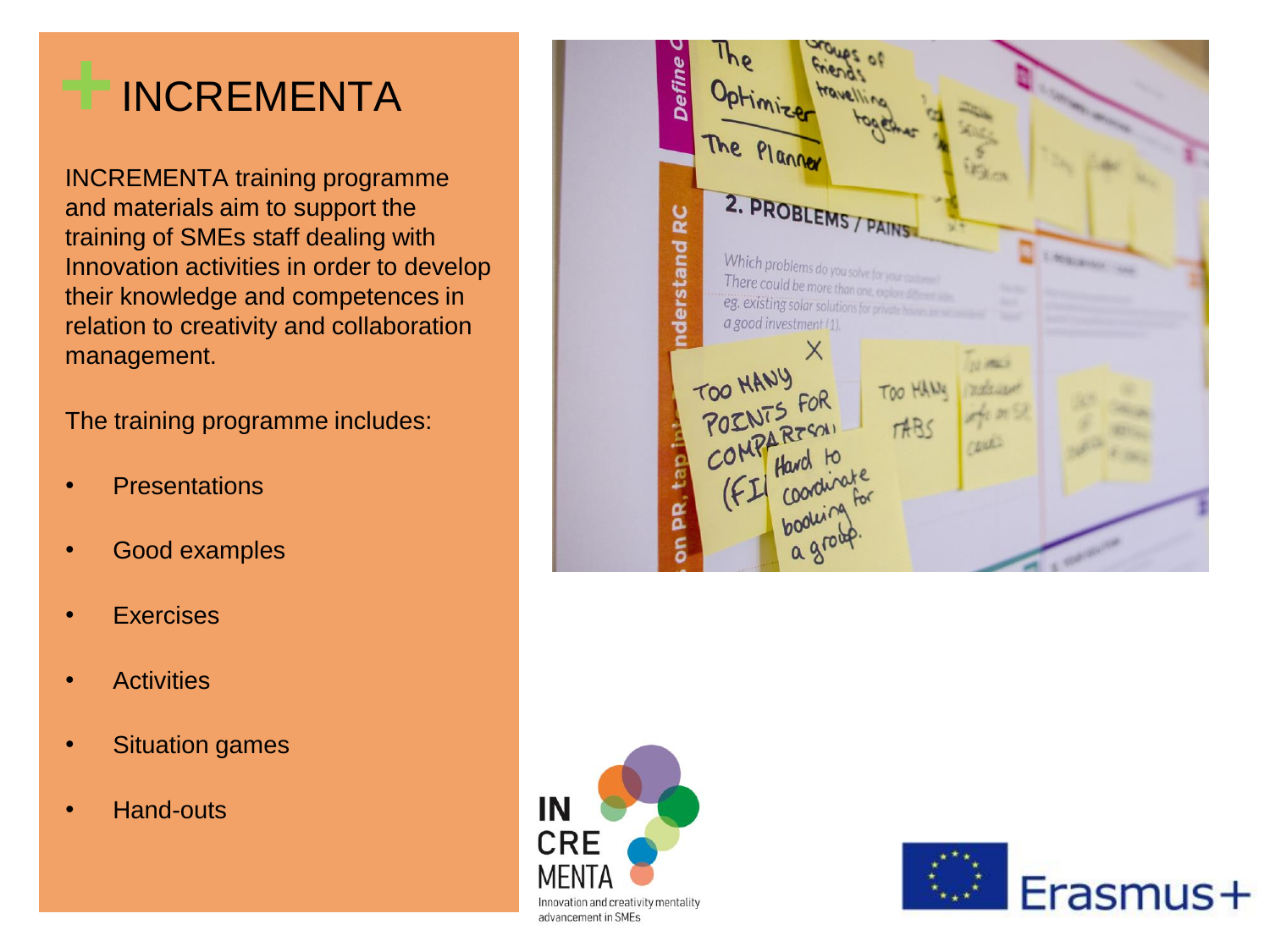# **+**INCREMENTA

INCREMENTA training programme is addressed to:

- Trainers and training institutes
- **Consultants**
- SME<sub>s</sub> staff
- SME<sub>s</sub> managers

The training is based on The Creativity and Innovation Guidebook (which is available in parts as a hand-out) and covers parts 5 and 6 of CEN/TS 16555 Innovation Management Standards Family, about Creativity and Innovation Management.





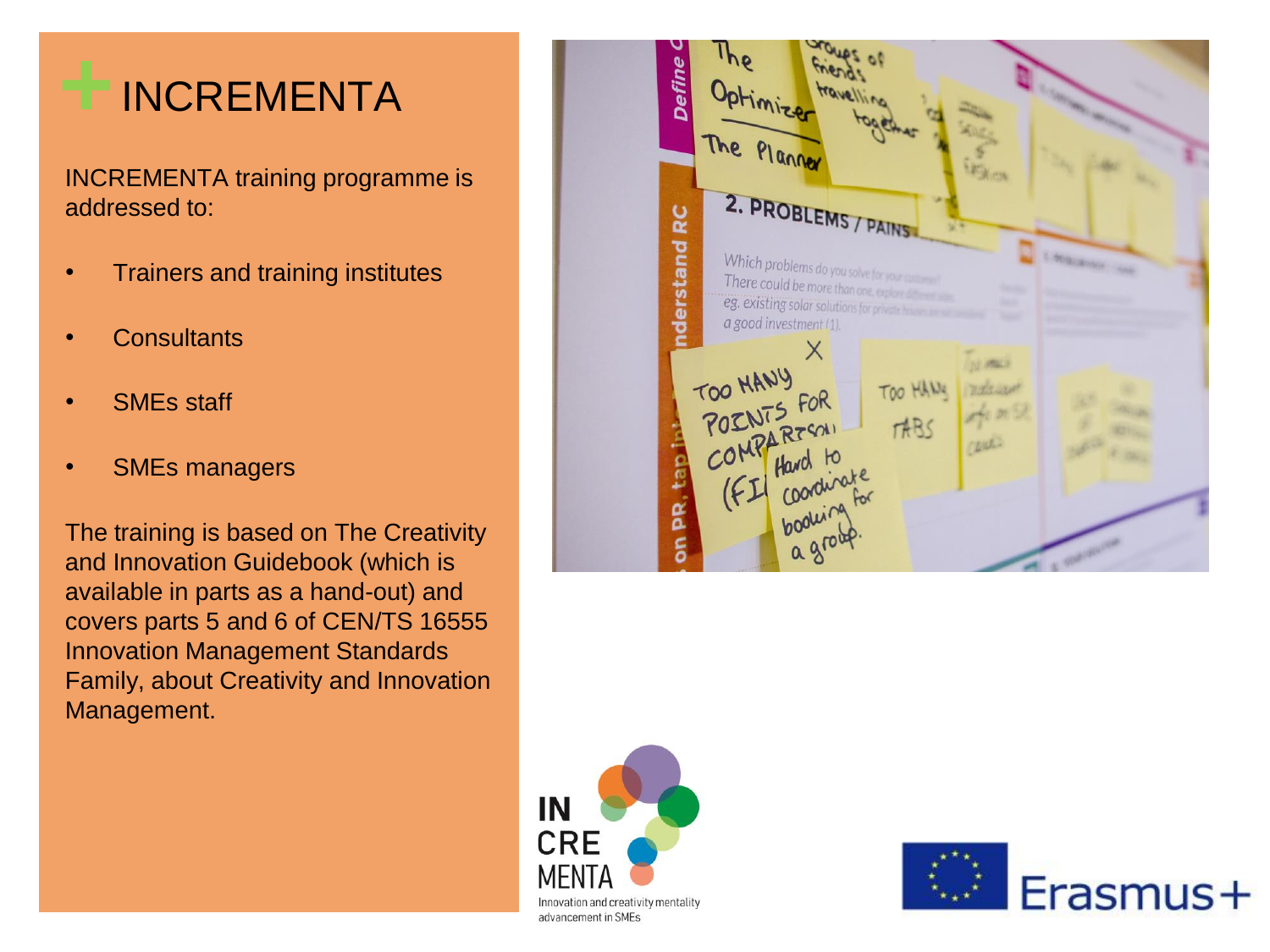

Innovation and creativity mentality advancement in SMEs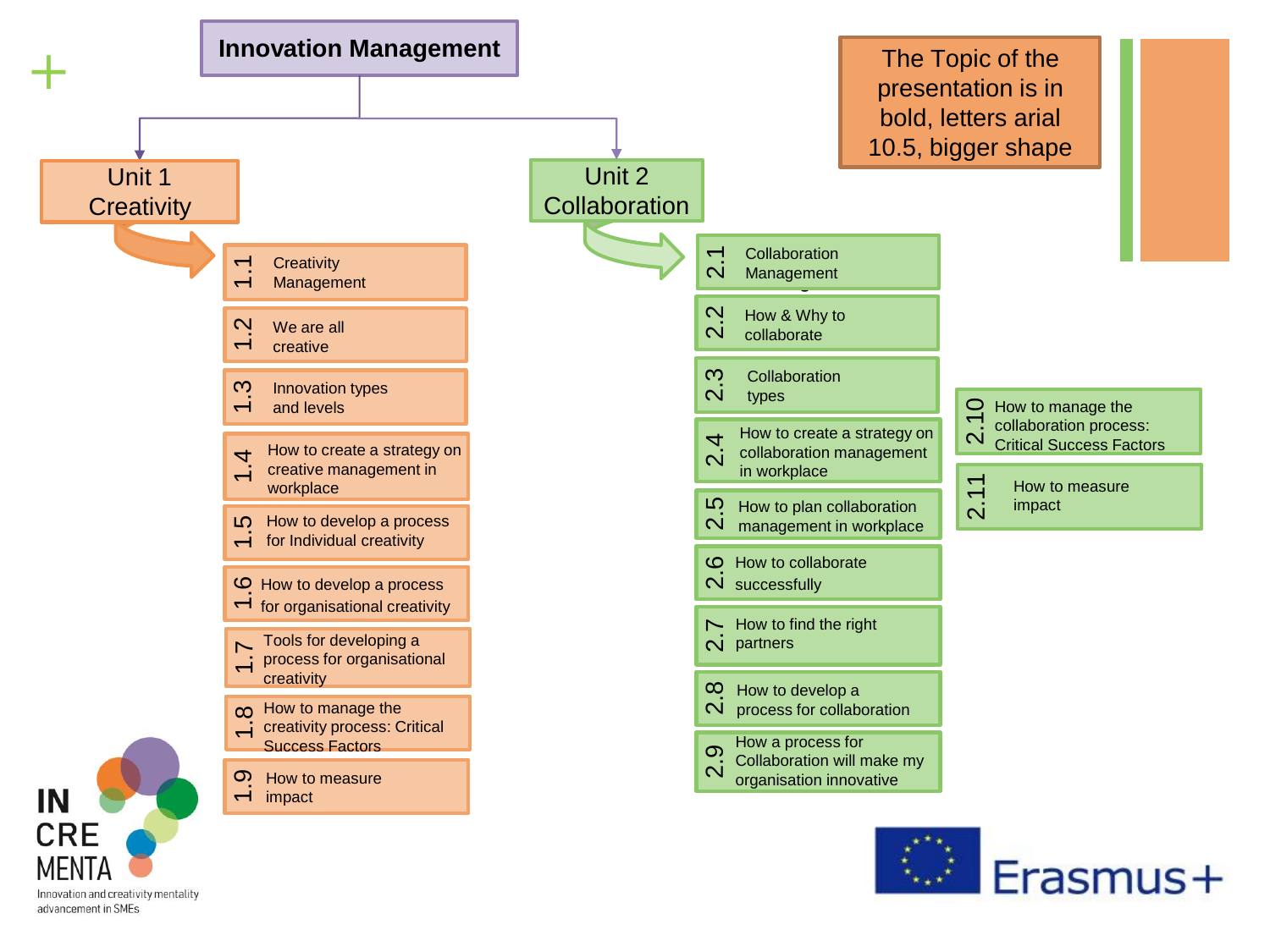## **Overall Objectives**

Upon completion of the training course, you are expected to:

- Develop in-depth understanding of innovation, creativity and collaboration concepts;
- Acquire a way of thinking that promotes innovation, creativity and collaboration in workplace;
- Develop the ability to create a strategy on creativity and collaboration management;
- Develop the ability to design a creativity and collaboration management process;
- Select toolkit instruments that would be most appropriate to your organisation;
- Assess your current situation in terms of organisational creativity and collaboration management;
- Use metrics to define the impact of creativity and collaboration management.





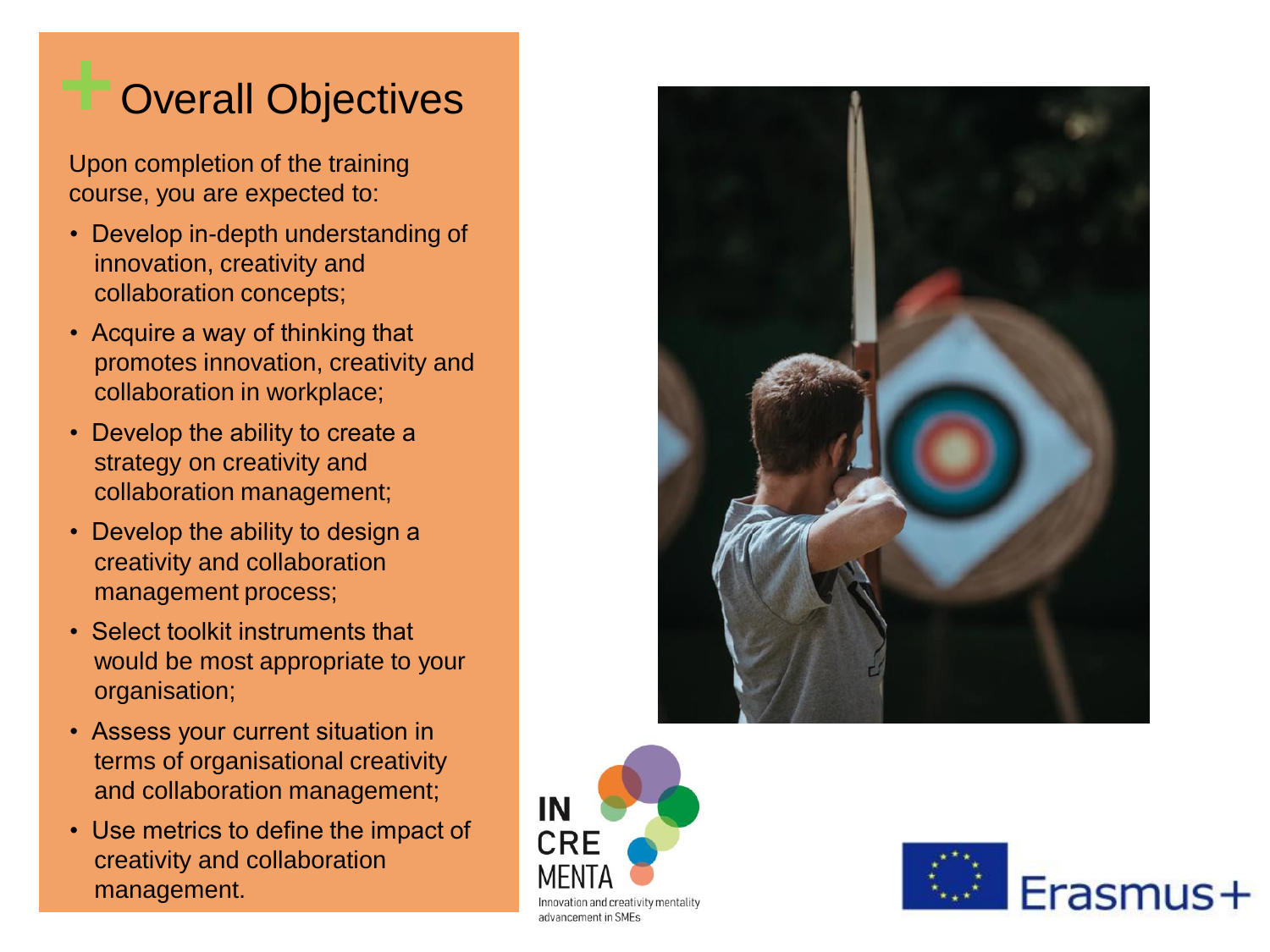### **+**During the training

- Try to respect the time schedule
- Feel free to ask any questions and discuss any topics that you may find interesting
- Use the training materials and hand-outs

The duration of the training is 20 hours.

At the end of each day we will discuss about the lessons learned during the day.

At the end of Creativity and Collaboration Management Unit there will be an assessment with contents of the whole unit.

At the end of the last day you will receive your certificates.

### **Unit Contents**

### ➢ **Creativity Management**

- o What is Creativity?
- o How do I generate evaluate and select ideas?
- o How do I develop a process for organisation creativity?
- o How do I manage creativity in the workplace?
- o How to measure impact of your managing creativity process?
- o What makes it work: Critical success facts for managing creativity.

### ➢ **Collaboration Management**

- o What is Collaboration?
- o What are the types of collaboration?
- o How do I choose what type of collaboration to use?
- o How do I develop a collaboration process for Innovation?
- o How do I manage collaboration in the workplace?
- o How to measure the impact by using a collaboration scorecard?
- o What makes it work: Critical Success Factors for Collaboration.